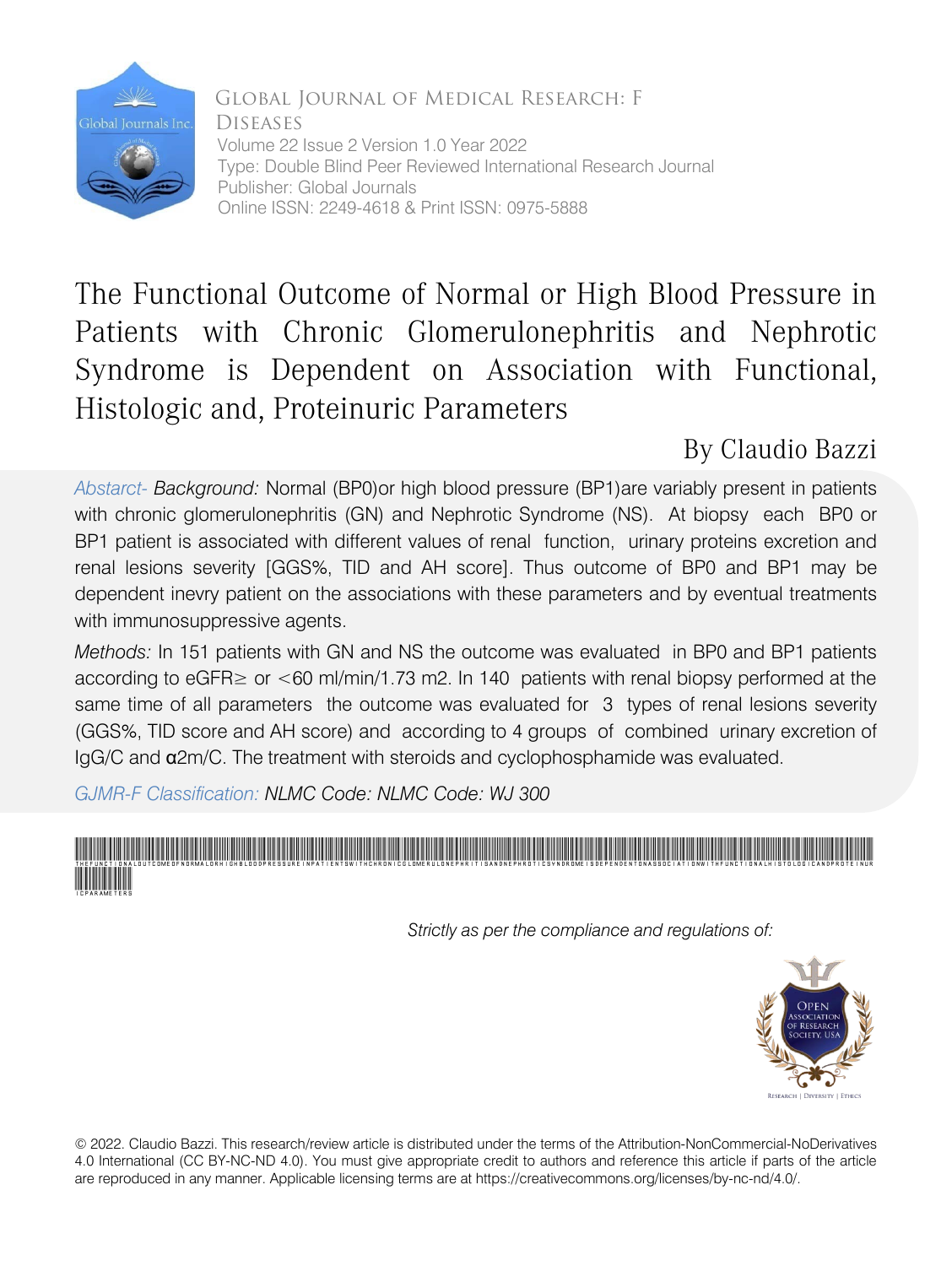The Functional Outcome of Normal or High Blood Pressure in Patients with Chronic Glomerulonephritis and Nephrotic Syndrome is Dependent on Association with Functional, Histologic and, Proteinuric Parameters

Claudio Bazzi

Abstract- Background: Normal (BP0)or high blood pressure (BP1)are variably present in patients with chronic glomerulonephritis (GN) and Nephrotic Syndrome (NS). At biopsy each BP0 or BP1 patient is associated with different values of renal function, urinary proteins excretion and renal lesions severity [GGS%, TID and AH score]. Thus outcome of BP0 and BP1 may be dependent inevry patient on the associations with these parameters and by eventual treatments with immunosuppressive agents.

Methods: In 151 patients with GN and NS the outcome was evaluated in BP0 and BP1 patients according to  $e$ GFR  $\geq$  or <60 ml/min/1.73 m2. In 140 patients with renal biopsy performed at the same time of all parameters the outcome was evaluated for 3 types of renal lesions severity (GGS%, TID score and AH score) and according to 4 groups of combined urinary excretion of IgG/C and **α**2m/C. The treatment with steroids and cyclophosphamide was evaluated.

Aim of study: Identify which functional, proteinuric. histologic and therapeutic factors in combination with BP0 and BP1 are associated with outcome improvement or worsening.

Results: In BP 0 patients the highest rate of "Remission & persistent NRF ("No progr") is 100% observed in BP0 patients associated with IgG/C&**α**2m/C group 0+0 and treated with Steroids and Cyclophosphamide. The percentages of "noprogr" of the other parameters were: TID score 0 (96%), AH score 0 (87.5%), eGFR $\geq$  60 ml/min (84%). In BP 1 the worse rate of "Progression & progression risk" ("progr") is 100% observed in BP1 patients associated with IgG/C&**α**2m/C group 1+1 and treated with Steroids and Cyclophosphamide; the "progr" percentages of the other parameters were: TID score 4-6 (96%), AH score 2-3 (96%), IgG/C &**α**2m/C group 1+1 (85%), eGFR< 60 ml/min (82%).

Conclusions: The outcome in BP0 and BP1 patients is dependent on their association with some parameters: renal function, renal lesions severity and some proteinuric parameters alone or in combination.

#### I. Introduction

he clinical significance of arterial hypertension in renal diseases has been evaluated in several studies (1-12). In a cohort of 151 patients with chronic glomerulonephritis (GN) and nephrotic syndrome (NS) normal (BP 0) and high blood pressure (BP 1) are present with variable percentage according to several factors: eGFR  $\ge$  or  $\lt$  60 ml /min73.1 m2; GGS:  $0\%$  vs  $\geq 20\%$ ; TID score 0 vs 4-6; AH score 0 vs 2-3. TUP/C  $\lt$ vs  $\geq$  median and combined excretion of IgG/C and α2m/C groups (for these groups definition see later in Laboratory analysis Section).The combination of each patient with one or more functional, histologic and proteinuric parameters and eventual treatment with Steroids and Cyclophosphamide is associated with different percentages of favourable outcome (Remission and PNS with long lasting NRF": briefly defined "noprogr.") or unfavourable outcome (ESRD & eGFR< 50% of baseline & PNS with CRF: briefly defined "progr"). Aim of the study: assess how high blood pressure increases according to lower values of eGFR and increased values of the main histological parameters such as Global Glomerular Sclerosis (GGS%), extent of tubulo-interstitial damage (TID score) and Arteriolar Hyalinosis (AH score) and how functional outcome may improve or worse according with the association with these functional, proteinuric and histologic parameters. BaZZI<br> **Example 1.** INTRODUCTION<br>
The clinical significance of arterial typertension in<br>
trenal diseases has been evaluated in several<br>
school gometrion-gometric (GN) and naphotic gometric<br>
syndrome (NS) normal (BP 0) and

## II. Patients and Methods

The patients cohort included in the study was not selected. The patients attending the Nephrology and Dialysis Unit of San Carlo Borromeo Hospital, Milan, Italy, between January 1992 and April 2006 with renal biopsy diagnosis of GN with NS were 204; 26 patients with acute reversible renal failure (ARF) at biopsy were excluded from analysis as do not meet the inclusion criterion (chronic glomerulonephritis). The 151 have functional outcome and 84 of them were selected for treatment with Steroids and Cyclophosphamide. The diagnosis of all 151 patients were: Crescentic IgAN

*Corresponding Author: Retired from Nephrology and Dialysis Unit, San Carlo Borromeo Hospital, Via Pio II, 3, Milan, Italy. e-mail: claudio.bazzi@alice.it*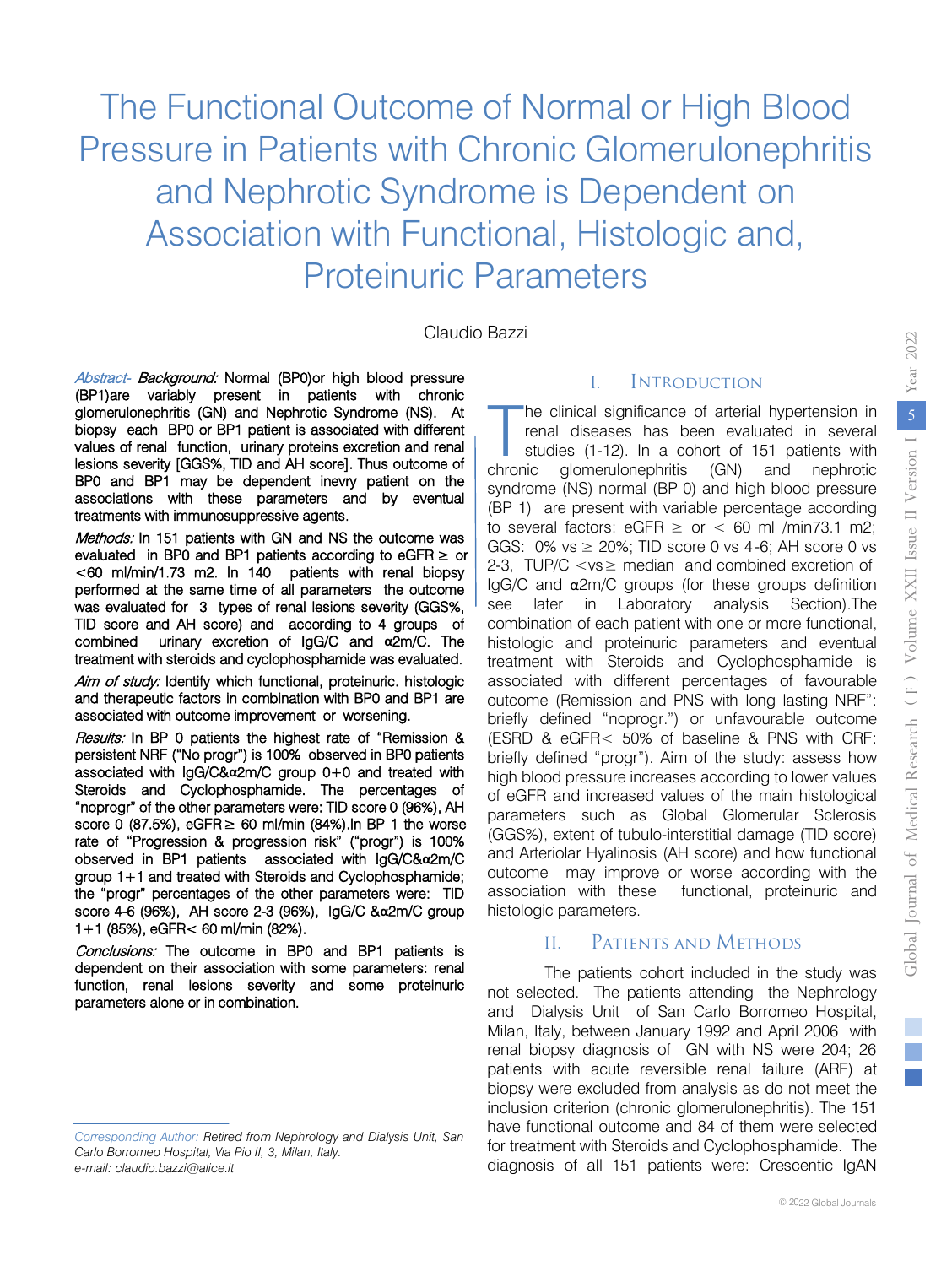(CIgAN) n. 12, Focal Segmental Glomerulosclerosis (FSGS, n. 32), IgAN (2), Idiopathic Membranous Nephropathy (IMN, n. 66), Minimal change disease (MCD, n. 11), Membrano-proliferative glomerulonephritis (MPGN, n. 15): Lupus Nephritis [LN, n. 13: (WHO LN classes: 4: n. 11; 5 n. 2)].Inclusion criteria: nephrotic syndrome (proteinuria ≥3.5 g/24h and/or serum albumin <3.0 g/dL); at least six glomeruli in renal biopsy; typical features at light and immunofluorescence microscopy; no clinical signs of secondary GN except for LN. The functional outcome was evaluated in all 151 patients with rather long follow up [mean  $91 \pm 77$  months, (2-311].Five types of outcome were considered: 1) Remission of NS: complete: proteinuria  $\leq$  0.30 g/24h; partial: proteinuria  $\leq$  2.0 g/24h; 2) persistent NS with long lasting normal renal function (PNS NRF) after a follow up of  $91 \pm 73$  months (30-200); 3) progression to end-stage renal disease (ESRD); 4) eGFR reduction  $\leq$ 50% of baseline; 5) persistent NS with chronic renal failure (CRF) and progressive eGFR reduction (from 49.3 to 39.1 ml/min/1,72 m2).Usually in prediction studies the outcomes considered are Remission and ESRD. We decided to evaluate not only each type of outcome considered alone but the combination of outcomes with similar prognostic significance: thus Remission was evaluated in combination with persistent PNS with long lasting NRF, afterwards indicated as ""noprog."; ESRD and eGFR≤ 50% were evaluated in combination with persistent PNS with CRF characterized by eGFR reduction from 49.3 to 39.1 ml/min/1,72 m2 and thus candidate for progression to ESRD, afterwards indicated as "progr".

## III. Laboratory Analysis

Proteinuria was measured in 24 hour urine collection and second morning urine sample by the Coomassie blue method (modified with sodiumdodecyl-sulphate) and expressed as 24/hour proteinuria and protein creatinine/ratio (mg urinary protein/g urinary creatinine). Serum  $\alpha$  and urinary creatinine were measured enzymatically and expressed in mg/dL. Serum albumin and IgG and urinary IgG, α2 macroglobulin (α2m), Albumin and α1-microglobulin (α1m) were measured by immunonephelometry; urinary proteins were expressed as urinary protein/creatinine ratio (IgG/C, α2m/C, Alb/C, α1m/C). Estimated glomerular filtration rate (eGFR) was measured by the Chronic Kidney Disease Epidemiology Collaboration (CKD-EPI) formula (13). Three types of renal lesions that are markers of disease severity in any type of GN were evaluated: percentage of glomeruli with global glomerulosclerosis (GGS%); extent of tubulo-interstitial damage (TID) evaluated semi-quantitatively by a score: tubular atrophy, interstitial fibrosis and inflammatory cell infiltration graded 0, 1 or 2 if absent, focal or diffuse (TID global score: 0-6); extent of Arteriolar Hyalinosis (AH)

evaluated semiquantitatively by a score: 0, 1, 2, 3 if absent, focal, diffuse, diffuse with lumen reduction, respectively (AH global score 0-4). In our recent study (14)in151 patients with GN and NS, were calculated the median of IgG/C (IgG/C 0<median and IgG/C1 > median); the median of  $\alpha$ 2m/C was calculated independently in IgG/C 1 and IgG/C 0 patients, respectively and defined  $α2m/C$  0 and  $α2m/C$  1 if  $\lt$  or > the median. On the basis of combination of IgG/C and  $α2m/C$  medians were defined 4 groups:  $IqG/C$  1 & α2m/C 1, IgG/C 1 & α2m/C 0, IgG/C 0 & α2m/C 1, IgG/C 0 &  $α2m/C$  0) more briefly defined  $(1+1, 1+0, 1)$  $0+1$ ,  $0+0$ ). These groups assess disease severity of all patients: moreover the combination of BP 1 with  $(1+1)$ group and BP 0 in combination with  $(0+0)$  group predict 100% of "progr" and 100% of "noprogr" respectively (Table 3).

### IV. STATISTICAL ANALYSIS

Continuous variables are expressed as means±SD. Categorical variables are expressed as the number of patients (%). The differences of mean were determined by t-test; categorical variables by the chisquare test. All statistical analyses were performed using Stata 15.1 (StataCorp LP, TX, USA). Two-sided p<0.05 was considered statistically significant.

#### V. Results

The functional outcome has been evaluated according to the highest and lowest values of eGFR  $(\geq v s < 60 \text{ ml/min})$ , GGS 0% vs  $\geq 20$ %, TID score 0 vs 4-6 and AH score 0 vs 2-3. The outcome was classified as "noprog" (remission and persistent NS with long lasting normal renal function) and "progr" (ESRD, eGFR< 50% of baseline and persistent NS with CRF). In general the patients with more severity of renal function and histological parameters show an increase of percentage of patients with high blood pressure, while the patients with eGFR  $\geq$  60 ml/min, GGS 0%, TID score 0 and AH score 0 usually show an increase of patients with normal blood pressure. The functional outcome was also evaluated according to groups of combined urinary excretion of IgG/C &  $\alpha$ 2m/C (0+0, 0+1, 1+0, 1+1).

#### *Outcome in BP 0 and BP 1 patients according to level of renal function eGFR ≥ or < 60 ml/min.*

In all the 151 patients with GN and NS 61 patients (40%) have normal blood pressure (BP 0) and 90 patients (60%) have high blood pressure (BP 1); In 61 BP 0 patients "No progr" is 80% and "Progr." 20%; in 90 BP 1 patients "no progr." 42% and "progr." is 58% (Table 2). BP 0 and BP 1 are highly significant different for baseline and last eGFR, IgG/C, α1m/C, GGS%, TID score and AH score (Table 1).

In eGFR  $\geq$  60 ml/min/1.73 m2 the patients are 97: BP 0 n. 57 (59%) and BP 1 n. 40 (41%); in BP 0 "no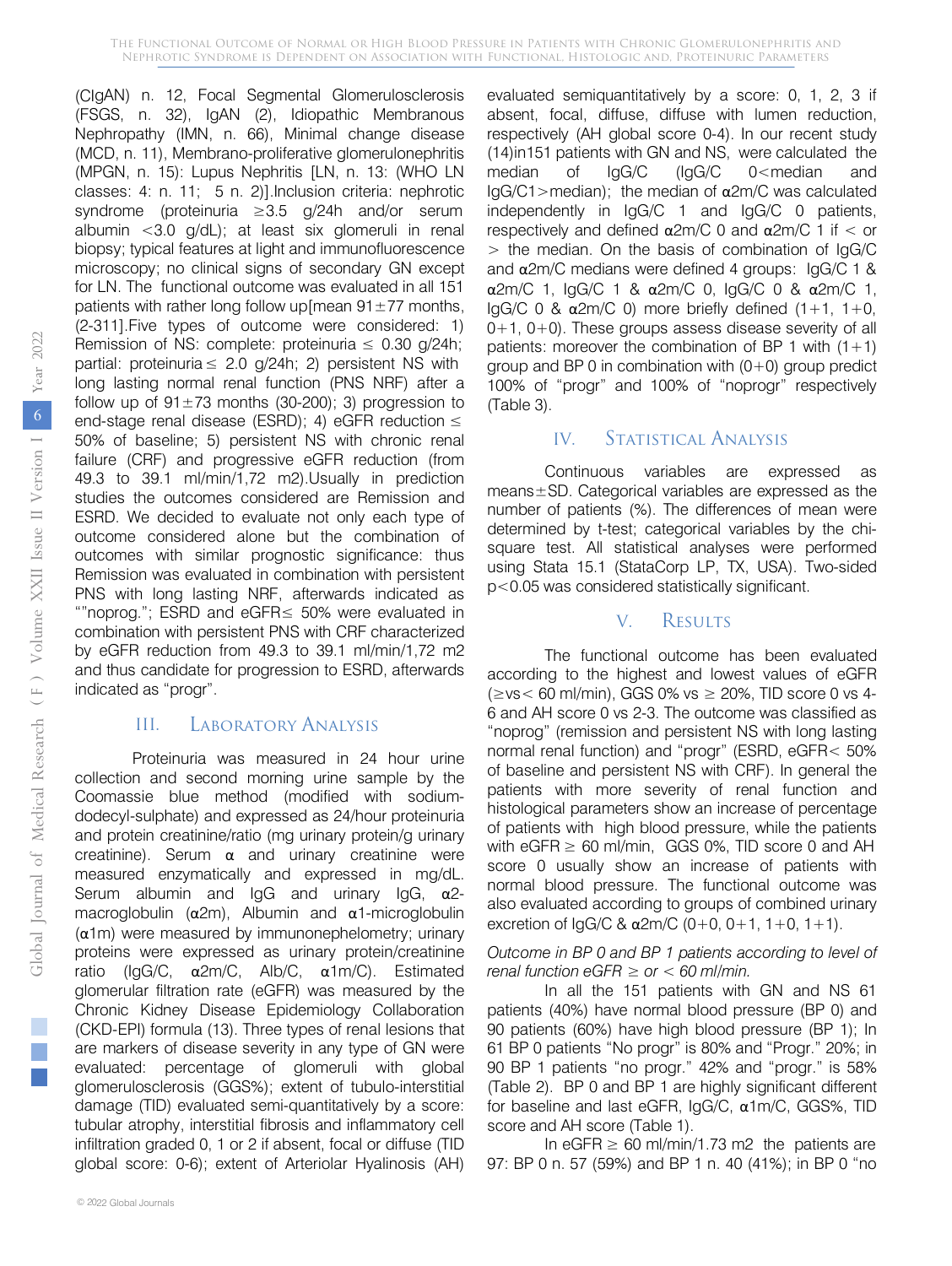progr" is 82% and "progr" 18%;in 40 patients BP 1 "noprogr " is 72.5% and "progr" 27.5%. In eGFR< 60 ml/min the patients are 54: BP 0 are n. 4 (7%) and BP 1 are n. 50 (93%); in the 4 BP 0 "noprogr" is 25% and "progr" 75%;in the 50 patients BP 1 "no progr" is 18% and " Progr" is 82% (Table 2).

*Outcome in BP0 and BP1 patients according to percentages of global glomerular sclerosis (GGS 0% versus GGS ≥ 20%).*

The patients with GGS 0% (n. 53) were compared with patients with GGS  $\geq$ 20% (n. 34). In patients with GGS 0% (n.53) the BP 0 are 34 (64%) and BP1 19 (36%); the 34 BP0 show 85% of "noprogr" and 15 % progr". The 19 BP1show: 15 (79%) of "noprogr" and 4 (21%) of "progr". In patients with GGS≥ 20% (n. 34) the BP 0 are 2(6%) and BP1 are 32 (94%); the 2 BP0 show 1 "noprogr" (50%) and 1 "progr" (50%); the 25 BP1 patients show 78% of "noprogr" and (22%) of "progr".

*Outcome in BP0 and BP1 patients according to value of TID score [0 (absent) versus tubular atrophy, interstitial fibrosis and inflammatory cell infiltration diffuse (score 4- 6)].*

The patients with absent tubulo-interstitial damage (TID score: 0, n. 39) were compared with patients with focal or diffuse tubular atrophy, interstitial fibrosis and inflammatory cell infiltration (TID score: 4-6, n. 27). In patients with TID 0 the BP 0 are 24 (62%) and BP1 15 (38%); the 24 BP0 show 96% of "noprogr" and 4% of "progr" ; the 15 BP1show 53% of "noprogr" and 47% of "progr". In patients with TID score 4-6 BP 0 are 2 (7%) and the BP 1 are 25 (93%): the BP 0 Show 0% of "noprogr" (0%) and 1(100%) of "progr"; the BP1 show 4% of "no progr" and 96% of "progr". Thus the functional outcomes are rather different as in the BP1 patients with TID score 0 "progr" is 47%, while in BP1 patients with TID score 4-6 the "progr" is 96%.

*Outcome in BP0 and BP1 patients according to value of AH (arteriolar hyalinosis) absent (0) and arteriolar hyalinosis diffuse (2) and diffuse with lumen reduction (3).* 

In patients with AH score 0 the patients are n. 86 with BP 0 is n.48 (56%) and BP 1 n. 38 (44%): the 48 BP 0 patients show 41 (85%) of "no progr" and 7 (15%) of "Progr". In patients with BP 1 (n.38) "noprogr" is 22 (58%) and "progr" is 16 (42%).

In patients with AH score 2-3 (2: diffuse arteriolar hyalinosis, 3: diffuse arteriolar hyalinosis with lumen reduction) BP 0 are2 (outcome not valuable); the BP1 patients are n. 14: "noprogr" n. 2 (14%) and "Progr." n. 12 (86%).

*Outcome in BP 0 and BP 1 patients according to the groups of combined urinary excretion of IgG/C & α2m/C (0+0, 0+1, 1+0, 1+1)*.

The 0+0 group in combination with BP0 and with Steroids and Cyclophosohamide treatment (n. 15 patients) show 100% of "noprogr" and 0% of "progr". The 1+1 group in combination with BP1 and Steroids and Cyclophosphamide treatment (n. 14 patients) "noprogr" is 0% and "progr." is 100%.

In the groups  $0+1$  and  $1+0$  (n. 55 patients) treated with Steroids and Cyclophosphamide "noprogr" are 32 patients (58%) and "progr" are 23 (42%).

## VI. Discussion

In 151 patients with GN and NS the percentage of normal blood pressure (BP 0) is lower [n. 61 (40%)] than that of high blood pressure (BP 1) [n. 90 (60%)]. The percentages of BP 0 and BP 1 are influenced by level of renal function (eGFR  $\geq$  or  $<$  60 ml/min) with increase of percentages of BP 0 in patients with eGFR  $\geq$ 60 ml/min (59%) and increase of percentages of BP 1 (93%) in patients with eGFR< 60 ml/min. These variations in percentages of BP 0 and BP 1 changes the outcome: "noprogr" is reduced from 42% to 18% in BP 1 patients associated with eGFR< 60 ml/min and "progr" increases from 58% to 82% in BP 0 associated with  $eGFR \geq 60$ ml/min. Similar observations by comparison of GGS 0% with GGS  $\geq$  20% that show a reduction of "noprogr" from 42% to 22% and increases the percentage of "progr" from 58% to 78%. Similar observations evaluating TID score and AH score. These data show that the functional outcome in BP 0 and BP 1 is dependent on association with functional, proteinuric and histologic parameters. This observation allow to suggest that the combination in evry patient of BP with eGFR, GGS%, TID score and AH score may be a predictor functional outcome at diagnosis (for example prediction of ESRD) and this prediction may influence the choice of treatment.

## VII. Conclusions

Considering only the percentage of normal blood pressure (BP 0, n. 61) and high blood pressure (BP 1, n 90) as such in 151 patients with GN and NS the BP 0 patients show better outcome: "noprog." 80%and "Progr." 20%, while in BP 1 patients "no Progr." is 42% and "Progr" 58%. The highest percentage of "noprogr" are observed in BP 0 associated with eGFR  $\geq$  60 ml/min ("noprogr" 82%), GGS 0% ("noprogr" 85%), TID score 0 ("noprogr" 96%) and AH score 0 ("noprogr" 85%). The highest percentages of "progr" are observed in BP1 patients associated with eGFR<60 ml/min ("progr" 82%), TID score 4-6 ("progr" 96%) and AH score 2-3 ("progr" 86%). Thus the most powerful parameters associated with worse renal function are eGFR<60, TID score 4-6 and AH score 2-3. These results show that outcome of BP 0 and BP 1 patients are associated with eGFR $<$ vs  $\geq$  60 ml/min, TID score 0 vs 4-6 and AH score 0 vs 2-3. In evry single patients the combination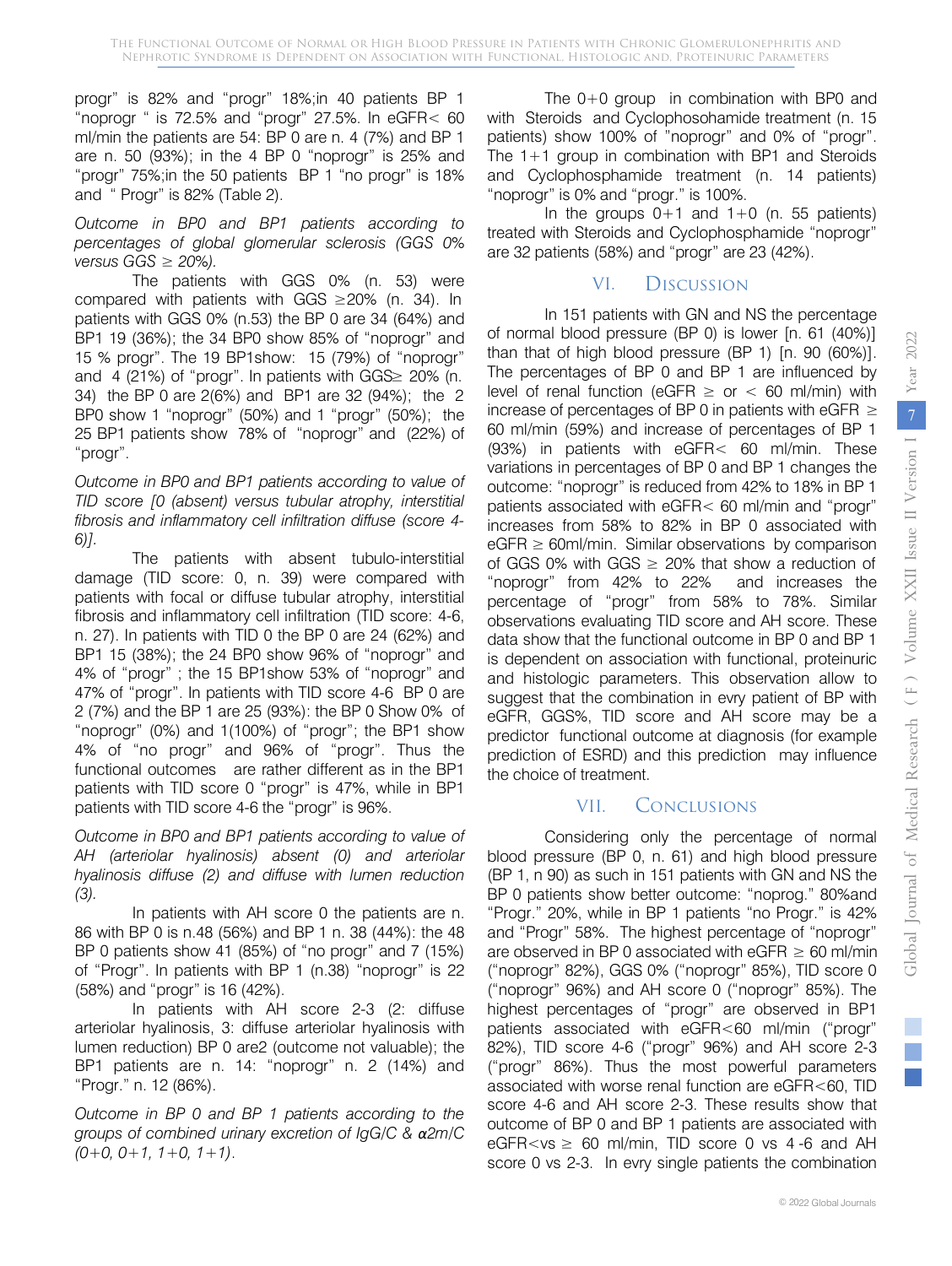The Functional Outcome of Normal or High Blood Pressure in Patients with Chronic Glomerulonephritis and Nephrotic Syndrome is Dependent on Association with Functional, Histologic and, Proteinuric Parameters

at diagnosis of these 4 parameters may be able to predict the functional outcome and suggest that

patients whose combination predict ESRD should not treated with immunosuppression.

*Table 1:* Baseline clinical, functional, proteinuric and histologic parameters in 151 patients with glomerulonephritis (GN) and nephrotic syndrome (NS) 61 with baseline normal blood pressure (BP 0) and 90 with high blood pressure (BP 1)

|                                       | Normal BP (BP 0) n. 61 (40%)<br>$<$ 140/90 mmHg | High BP (BP 1) n. 90 (60%)<br>$\geq$ 140/90 mmHG | P            |
|---------------------------------------|-------------------------------------------------|--------------------------------------------------|--------------|
| Age yrs                               | $38.4 \pm 16.5$                                 | $43.6 \pm 18.1$                                  |              |
| eGFR baseline                         | $94.3 \pm 22.4$                                 | $57.1 \pm 28.9$                                  | < 0.0001     |
| eGFR last                             | $75.2 \pm 33.4$                                 | $39.8 \pm 32.5$                                  | < 0.0001     |
| eGFRbasel. $\geq 60$                  | n. 57                                           | n. 40                                            |              |
| eGFRbasel. $< 60$                     | n. 4                                            | n. 50                                            |              |
| TUP/C                                 | 4086± 2731                                      | $5018 \pm 3375$                                  | 0.06         |
| IgG/C                                 | $142 \pm 140$                                   | $296 \pm 335$                                    | 0.0001       |
| $\alpha$ 2m/C                         | $6.64 \pm 16.50$                                | $11.64 \pm 16.76$                                | 0.07         |
| Alb/C                                 | $3469 + 2397$                                   | $4089 \pm 2563$                                  | 0.13         |
| $\alpha$ 1m/C                         | $28.9 \pm 26.8$                                 | $59.4 \pm 47.6$                                  | < 0.0001     |
| GGS%                                  | $4.7 \pm 8.2$                                   | $17.0 \pm 17.7$                                  | $ $ < 0.0001 |
| TID score                             | $1.01 \pm 1.18$                                 | $2.48 \pm 1.76$                                  | < 0.0001     |
| AH score                              | $0.19 \pm 0.44$                                 | $0.76 \pm 0.85$                                  | < 0.0001     |
| IgG/C & $\alpha$ 2mC $\overline{0+0}$ | 26 (43%)                                        | 12 (13%)                                         |              |
| lgG/C &a2m/C 0+1                      | 12 (20%)                                        | 25 (28%)                                         |              |
| $lgG/C$ & $\alpha$ 2m/C 1+0           | 11 (18%)                                        | 27 (30%)                                         |              |
| $lgG/C$ & $\alpha$ 2m/C 1+1           | 12 (20%)                                        | 26 (29%)                                         |              |

*Table 2:* Outcome according to the functional parameter eGFR ≥ vs<60 ml/min in patients with BP0 and BP1

|                          |                  | Remission & PNS NRF<br>"no progr" | ESRD & eGFR<50% & PNS CRF<br>"Progr" |
|--------------------------|------------------|-----------------------------------|--------------------------------------|
| All pts BP<br>n.151      |                  |                                   |                                      |
| All ptsBP 0              | BP 0 n. 61 (40%) | 80%                               | 20%                                  |
| All pts BP 1             | BP 1 n. 90 (60%) | 42%                               | 58%                                  |
|                          |                  |                                   |                                      |
| $eGFR \ge 60$ all BP 97  | BP0 n. 57 (59%)  | 82%                               | 18%                                  |
| eGFR $\geq$ 60 all BP 97 | BP1 n. 40 (41%)  | 72.5%                             | 27.5                                 |
|                          |                  |                                   |                                      |
| eGFR<60 all BP 54        | BP0 n. 4 (7%)    | 25%                               | 75%                                  |
| $eGFR < 60$ all BP 54    | BP1 n. 50 (93%)  | <b>18%</b>                        | 82%                                  |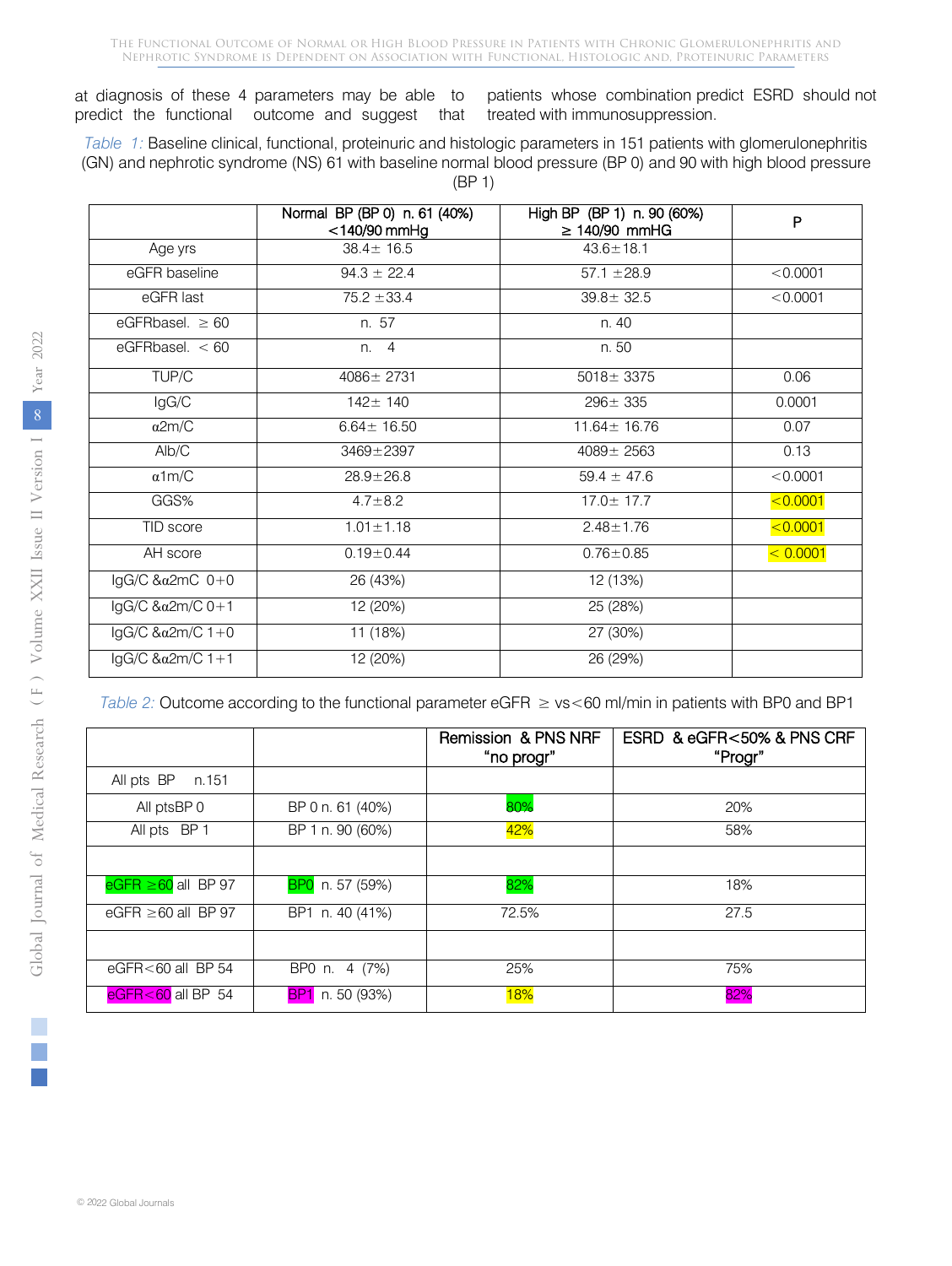| Table 3: Outcome according to histologic parameters: GGS 0% vs ≥20%, TID score 0 vs 46. AH score 0 vs 2-3 in in |  |
|-----------------------------------------------------------------------------------------------------------------|--|
| patients with BP0 and BP 1                                                                                      |  |

| Histologic parameters |                               | <b>Remission &amp; PNS NRF</b><br>"no Progr" | ESRD & eGFR<50% & PNS<br>CRF "Progr" |
|-----------------------|-------------------------------|----------------------------------------------|--------------------------------------|
| GGS 0% all BP 53      | BP0 n. 34 (64%)               | 85%                                          | 15%                                  |
| GGS 0% all BP 53      | BP1 n. 19 (36%)               | 79%                                          | 21%                                  |
|                       |                               |                                              |                                      |
| GGS≥20% all BP 34     | BP0 n. 2 (6%)                 | 50%                                          | 50%                                  |
| GGS≥20% all BP 34     | BP1 n. 32 (94%)               | $22\%$                                       | 78%                                  |
|                       |                               |                                              |                                      |
|                       |                               |                                              |                                      |
| TID sc. 0 all BP 39   | BP0 n. 24 (62%)               | 96%                                          | 4%                                   |
| TID sc. 0 all BP 39   | BP1 n. 15 (38%)               | 53%                                          | 47%                                  |
|                       |                               |                                              |                                      |
| TID sc.4-6 all BP 27  | BP0 n. 2 (7%)                 | Not valuable                                 | Not valuable                         |
| TID sc.4-6 all BP 27  | n. 5 (93%)<br>BP <sub>1</sub> | 4%                                           | 96%                                  |
|                       |                               |                                              |                                      |
|                       |                               |                                              |                                      |
| AH score0 all BP 86   | n. 48(56%)<br><b>BPO</b>      | 85 %                                         | 15%                                  |
| AH score0 all BP 86   | BP1 n. 38 (44%)               | 58%                                          | 42%                                  |
|                       |                               |                                              |                                      |
| AH sc. 2-3 all BP 15  | BP0<br>n. $1(7%)$             | Not valuable                                 | Not valuable                         |
| AH sc. 2-3 all BP 15  | n. 14(93%)<br>BP 1            | 14%                                          | 86%                                  |

*Table 4:* Functional outcomein 84 patients treated with Steroids and Cyclophosphamide according to the 4 groups of combined IgG/C & α2m/C excretion (1+1, 1+0, 0+1, 0+0) in combination with BP 1 and BP 0

|                                                 | lgG/C1&a2m/C<br>1 & BP 1 n. 14 | IgG/C1 &<br>α2m/C1 n.7 | $lgG/C$ 1&<br>α2m/C 0 n. 21 | lgG/C 0&<br>α2m/C 1 n. 21 | $lgG/C$ 0 &<br>α2m/C 0 n. 6 | lgG/C 0&a2m/C 0<br>& BP 0 n. 15 | lgG/C 1&α2m/C 1<br>vs lgG/C 0& a2m/C 0<br>р |
|-------------------------------------------------|--------------------------------|------------------------|-----------------------------|---------------------------|-----------------------------|---------------------------------|---------------------------------------------|
| Age yrs                                         | $46 + 20$                      | $42 + 18$              | $37 + 18$                   | $38 + 16$                 | $41 \pm 19$                 | $37 + 18$                       | 0.83                                        |
| eGFR baseline                                   | $31.2 \pm 19.1$                | $46.0 \pm 29.9$        | $74.1 \pm 27.4$             | $67.1 \pm 26.6$           | $97.9 \pm 25.3$             | $105.9 \pm 22.4$                | < 0.0001                                    |
| Follow up<br>months                             | $66 + 72$                      | $68 + 70$              | $96 + 79$                   | $85 + 85$                 | $117 + 76$                  | $114 + 67$                      | 0.03                                        |
| TUP/C                                           | 5933±2125                      | $5795 \pm 2043$        | 7373±4406                   | $3781 \pm 2223$           | $3194 \pm 2423$             | $3543 \pm 2683$                 | 0.0005                                      |
| lgG/C                                           | $448 \pm 196$                  | $434 \pm 181$          | $101 \pm 148$               | $112 + 41$                | $63 + 32$                   | $53 + 31$                       | < 0.0001                                    |
| $\alpha$ 2m/C                                   | $24.97 \pm 13.3$               | $26.64 \pm 23.0$       | $6.00 \pm 4.34$             | $6.76 \pm 7.65$           | $0.12 \pm 0.54$             | $0\pm 0$                        | < 0.0001                                    |
| Alb/C                                           | 4823±1645                      | 4639±1676              | 3376±5982                   | $3310 \pm 1975$           | $3258 + 2592$               | $3408 + 2881$                   | 0.02                                        |
| $\alpha$ 1m/C                                   | $91.6 \pm 37.3$                | $79.4 \pm 45.3$        | $56.2 \pm 29.3$             | $37.9 \pm 20.8$           | $18.8 \pm 10.4$             | $19.2 \pm 10.8$                 | < 0.0001                                    |
| GGS 0%                                          |                                | 2                      |                             |                           | 11                          |                                 |                                             |
| TID score 0                                     |                                | $\mathsf{O}$           |                             |                           | 10                          |                                 |                                             |
| AH score 0                                      |                                | 3                      |                             |                           | 17                          |                                 |                                             |
| BP <sub>1</sub>                                 | 100%                           | 14 (67%)               |                             |                           | 6(29%)                      | $0\%$                           |                                             |
| Rem.PNS NRF<br>"noprogr"                        | $0(0\%)$                       | (19%)                  | (48%)                       | (62%)                     | 34 (89%)                    | (100%)                          |                                             |
| ESRD+PNSC<br>$RF + eGFR \leq$<br>50%<br>"Progr" | 14 (100%)                      | (81%)                  | (52%)                       | (38%)                     | 1(4%)                       | (0%)                            |                                             |